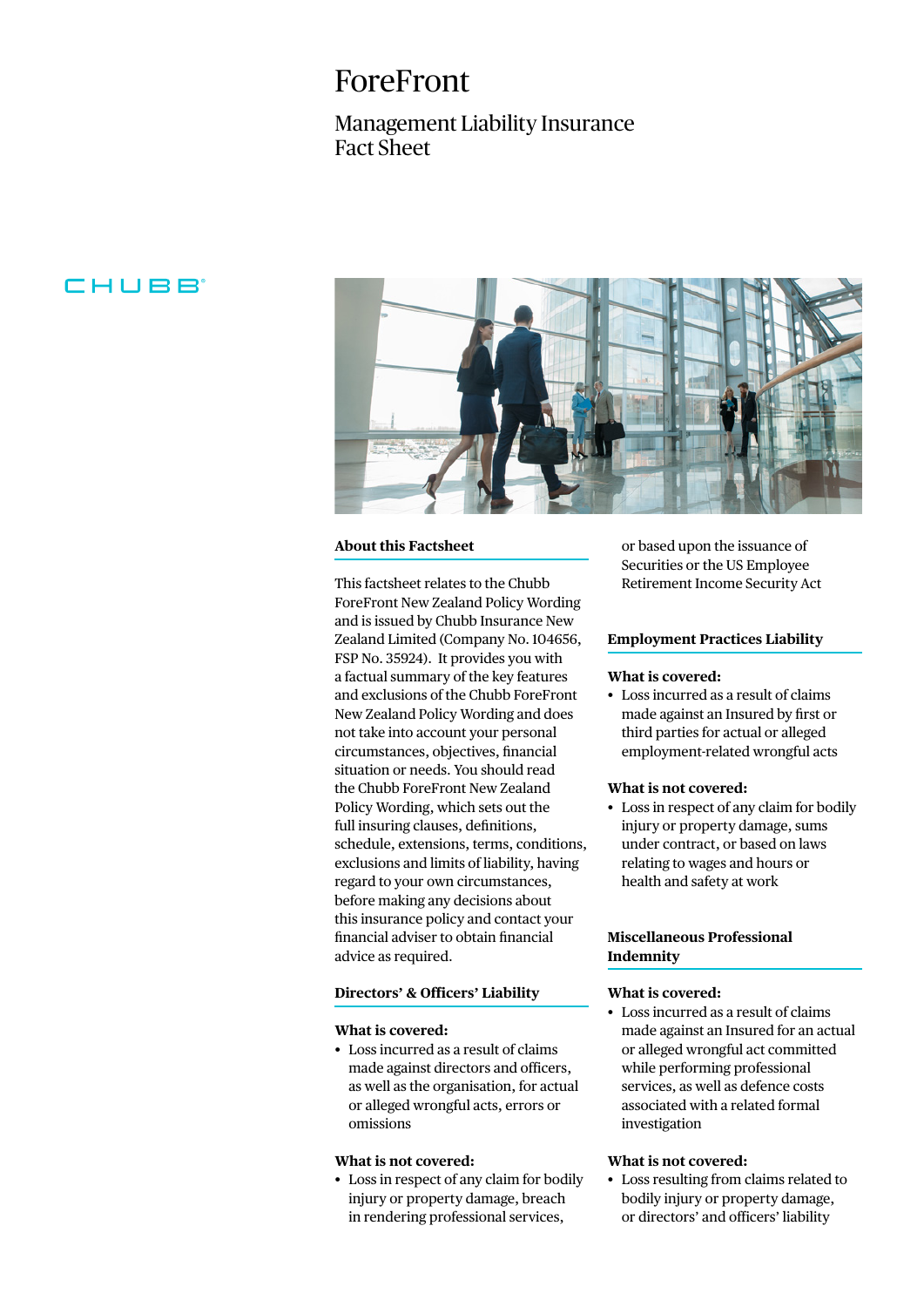#### **Crime**

### **What is covered:**

- Direct loss of money, securities of property sustained by an organisation resulting from theft committed by employees or third parties
- Direct loss resulting from an organisation having transferred property, money or securities as the direct result of social engineering fraud (being the intentional misleading of an insured person through misrepresentation of a material fact) committed by a person purporting to be a vendor, client or insured person who was authorised by the organisation to instruct such transfer

### **What is not covered:**

- Loss of confidential information, income, cryptocurrency and consequential loss
- Loss resulting from trading or due to fire
- Fees, costs or expenses incurred in prosecuting or defending legal proceedings

### **Kidnap, Ransom & Extortion**

#### **What is covered:**

• Direct loss of property or other consideration surrendered as payment by or on behalf of the organisation resulting from kidnapping or extortion threat

#### **What is not covered:**

• Loss of income, fraud, or cyber extortion

### **Cyber Liability**

### **What is covered:**

- Incident response expenses resulting from a cyber incident or business interruption event
- Business interruption loss arising from a business interruption event
- Cyber extortion damages and expenses resulting from a cyber extortion event

#### **What is not covered:**

• Loss on account of any claim alleging or based upon intentional wrongful collection or use of personal data, discrimination breach of contract, bodily injury or property damage

### **Statutory Liability**

### **What is covered:**

• Penalties and sentences for reparation, as well as defence costs, as a result of a claim that the insured has breached New Zealand legislation as an unintentional and unexpected result of an act or omission

### **What is not covered:**

- Claims arising from a deliberately dishonest or fraudulent or malicious act or omission by the organisation, or acts or omissions which do not directly arise out of the insured's business
- Claims arising out of any breach or offence under certain Acts, including the Crimes Act and Summary Offences Act
- Pecuniary penalties or compensation imposed under certain sections of the Commerce Act
- Fines or infringement fees under the Health and Safety at Work Act and defence costs arising from appealing or challenging an infringement notice under that Act

### **Employers' Liability**

### **What is covered:**

• Loss incurred for damages and defence costs as the result of a claim that the insured is responsible for personal injury arising out of an act or omission arising directly from the insured's business

### **What is not covered:**

- Claims arising out of a deliberate or reckless breach of, disregard for, or failure to comply with, the provisions of, or any notice given under the Health and Safety at Work Act 2015
- Claims arising out of personal injury for which cover is provided under ACC
- Claims arising out of any judgment entered in a court outside New Zealand or which does not apply New Zealand law

### **Public & Products Liability**

### **What is covered:**

• Compensation the insured is legally liable to pay on account of personal injury or property damage resulting from an occurrence in connection with the insured's business

### **What is not covered:**

- Legal liability for personal injury or property damage arising out of the ownership, maintenance, operation or use by the insured of aircraft or watercraft
- Legal liability for personal injury or property damage directly or indirectly caused by building defects or mould, or from data and cyber claims

### **Umbrella Defence Costs**

### **What is covered:**

• Costs and expenses incurred solely due to a statutory charge, which the Company is unable or unwilling to pay and that are otherwise covered and payable under a relevant coverage section

### **What is not covered:**

• Costs and expenses associated with a claim for which the insured is not entitled to an indemnity under a relevant coverage section